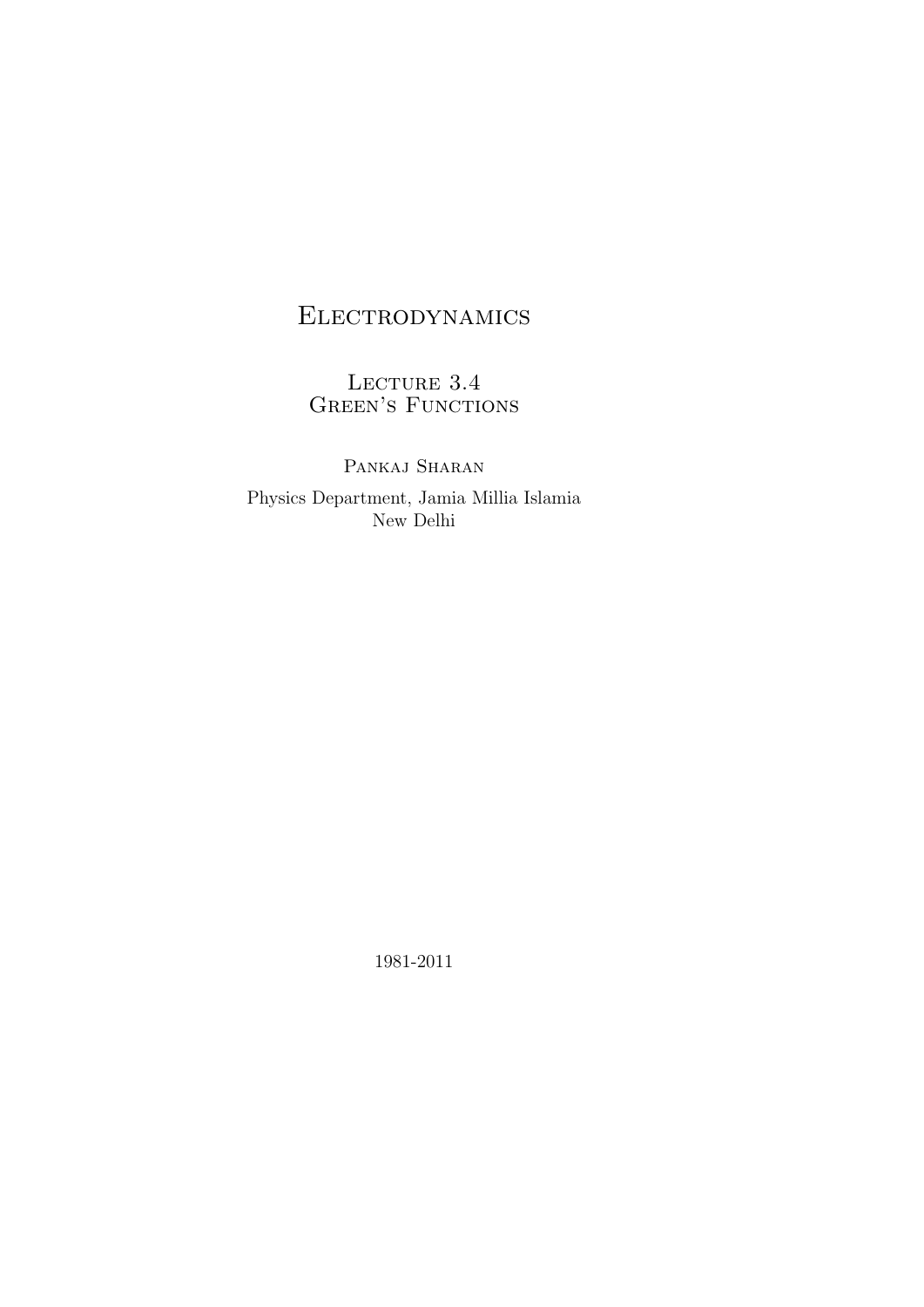### Lecture 3.4 Green's Functions

### § 1

#### Superposition Principle

The static electric field due to a charge density  $\rho(\mathbf{r})$  is governed by the Poisson eqution

$$
\nabla^2 \mathbf{E} = -\frac{\rho}{\epsilon_0}
$$

This equation is linear in E. If the charge density can be written as a sum (or superposition) of two densities  $\rho(\mathbf{r}) =$  $\rho_1(\mathbf{r}) + \rho_2(\mathbf{r})$  with electric fields  $\mathbf{E}_1$  and  $\mathbf{E}_2$  respectively then using

$$
\nabla^2 \mathbf{E_1} = -\frac{\rho_1(\mathbf{r})}{\epsilon_0}, \quad \text{and} \quad \nabla^2 \mathbf{E_2} = -\frac{\rho_2(\mathbf{r})}{\epsilon_0}
$$

we can infer that

$$
\nabla^2(\mathbf{E_1} + \mathbf{E_2}) = -\frac{\rho_1(\mathbf{r}) + \rho_2(\mathbf{r})}{\epsilon_0}.
$$

This shows that the field solution for a sum of charge distributions can be obtained by simply adding the solutions for individual distributions.

We can continue the process of dividing the charge distributions indefinitely till the limit of point charges. A point charge density is given by a Dirac delta function. Therefore if we can solve the problem of the field of a point charge, we can solve it for any other charge distribution.

1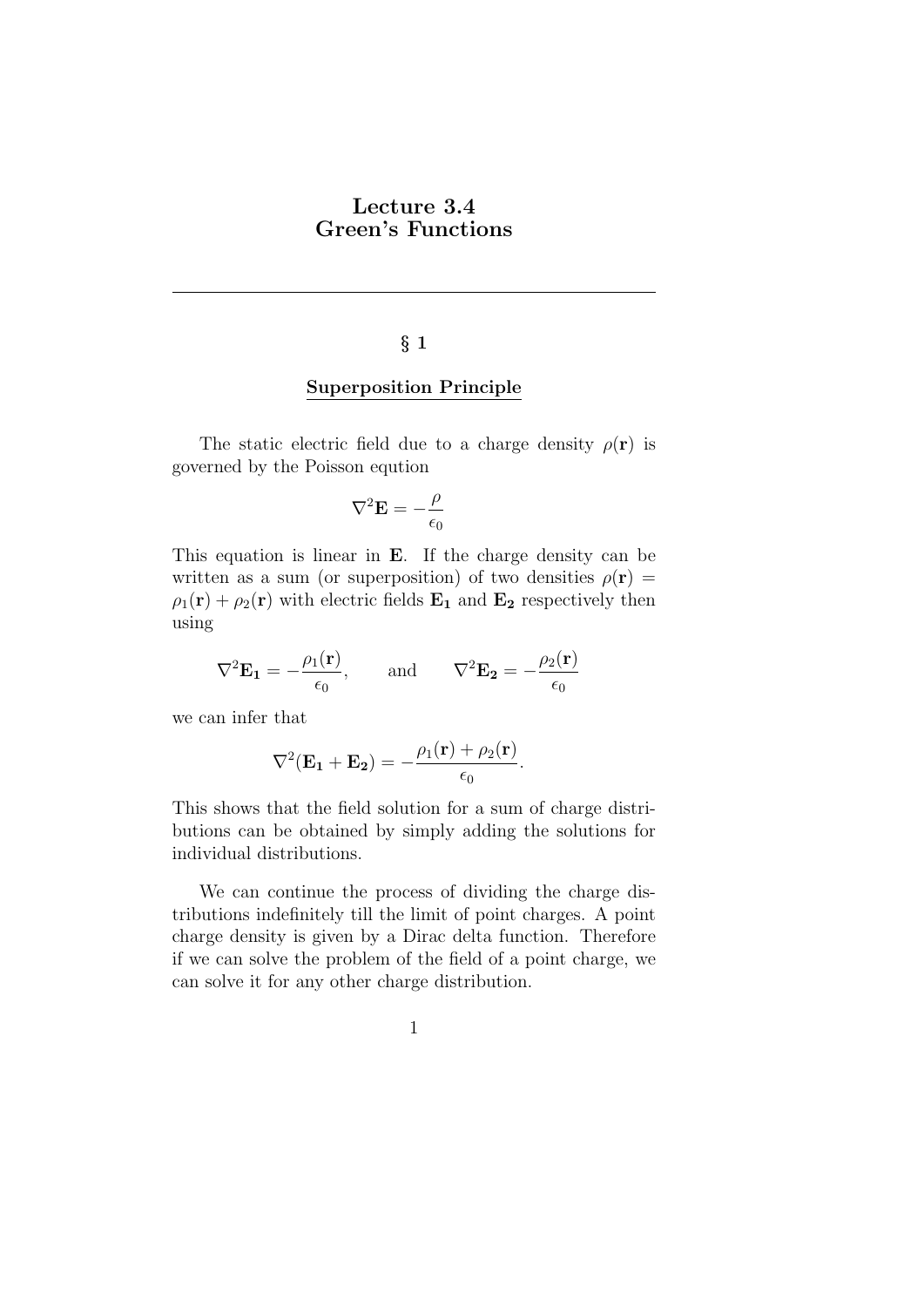The solutions of linear partial differential equations (PDE) of this kind where the "right hand side" of the equation corresponding to the *source* of the field is a delta function are called Green's functions or fundamental solutions.

### § 2

#### Three dimensional Dirac-delta

First we define the three-dimensional Dirac delta function  $\delta^3(\mathbf{r})$  as

$$
\delta^{3}(\mathbf{r}) = \delta(x)\delta(y)\delta(z)
$$
  
=  $\left(\frac{1}{(2\pi)}\int e^{ik_{x}x} dk_{x}\right)$  (similar integral for  $k_{y}$ ) (for  $k_{z}$ )  
=  $\frac{1}{(2\pi)^{3}}\int e^{i\mathbf{k}\cdot\mathbf{r}} d^{3}\mathbf{k}$ 

The function has value zero at all points except the origin  $\mathbf{r} = 0$ , and is such that for any smooth function  $\phi$  of **r**, the integral

$$
\int d^3 \mathbf{r} \delta(\mathbf{r}) \phi(\mathbf{r}) = \phi(0)
$$

In particular we can write (choosing for  $\phi$  a smooth function which is equal to unity around the origin)

$$
\int_V d^3 \mathbf{r} \delta(\mathbf{r}) = 1
$$

where  $V$  is a region including the origin. The integral is zero when the region V excludes the origin  $r = 0$ . This shows, for example, that  $q\delta(\mathbf{r})$  represents a charge density of a point particle located at the origin with charge  $q$ .

$$
\mathbf{2}
$$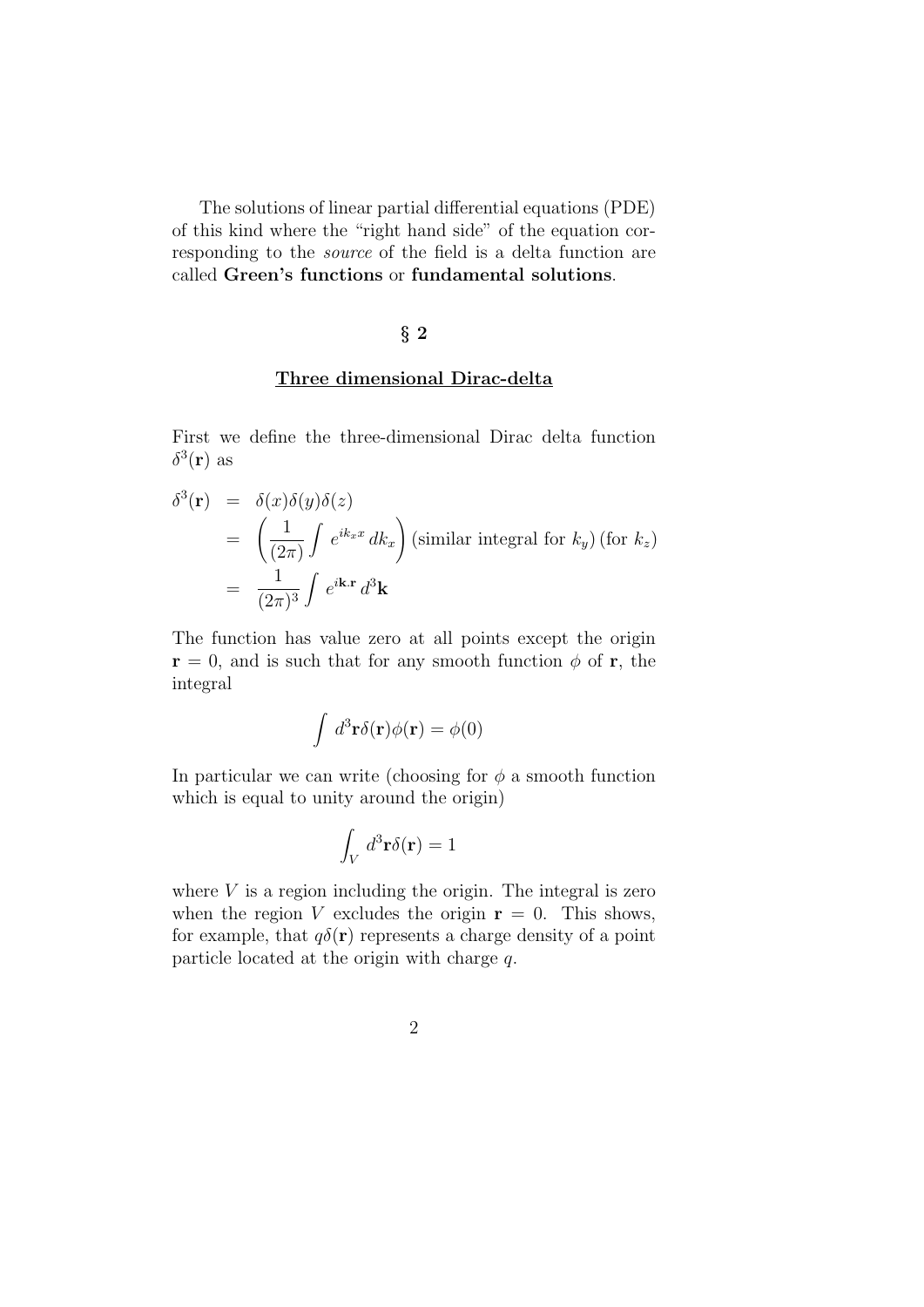### Green's function for the Poisson Equation

The method of Green's function involves solving the equation

$$
\nabla^2 G(\mathbf{r} - \mathbf{r}') = \delta^3(\mathbf{r} - \mathbf{r}')
$$

Suppose we are able to solve this equation. Then the solution to our original Poisson equation can be written as

$$
\Phi(\mathbf{r}) = -\frac{1}{\epsilon_0} \int d^3 \mathbf{r}' G(\mathbf{r} - \mathbf{r}') \rho(\mathbf{r}')
$$

because

$$
\nabla^2 \int d^3 \mathbf{r}' G(\mathbf{r} - \mathbf{r}') \rho(\mathbf{r}') = \int d^3 \mathbf{r}' \nabla^2 G(\mathbf{r} - \mathbf{r}') \rho(\mathbf{r}')
$$
  
= 
$$
\int d^3 \mathbf{r}' \delta^3(\mathbf{r} - \mathbf{r}') \rho(\mathbf{r}')
$$
  
= 
$$
\rho(\mathbf{r})
$$

Before the calculation of the Green's function we give the answer and verify that it actually is the solution. The solution is

$$
\nabla^2 \left( -\frac{1}{4\pi r} \right) = \delta^3(\mathbf{r})
$$

and you should commit it to memory. This is a very important formula.

By expressing  $\nabla^2$  in polar coordinates

$$
\nabla^2 = \frac{1}{r} \frac{\partial^2}{\partial r^2} r + \frac{1}{r^2 \sin \theta} \frac{\partial}{\partial \theta} \sin \theta \frac{\partial}{\partial \theta} + \frac{1}{r^2 \sin^2 \theta} \frac{\partial^2}{\partial \phi^2}
$$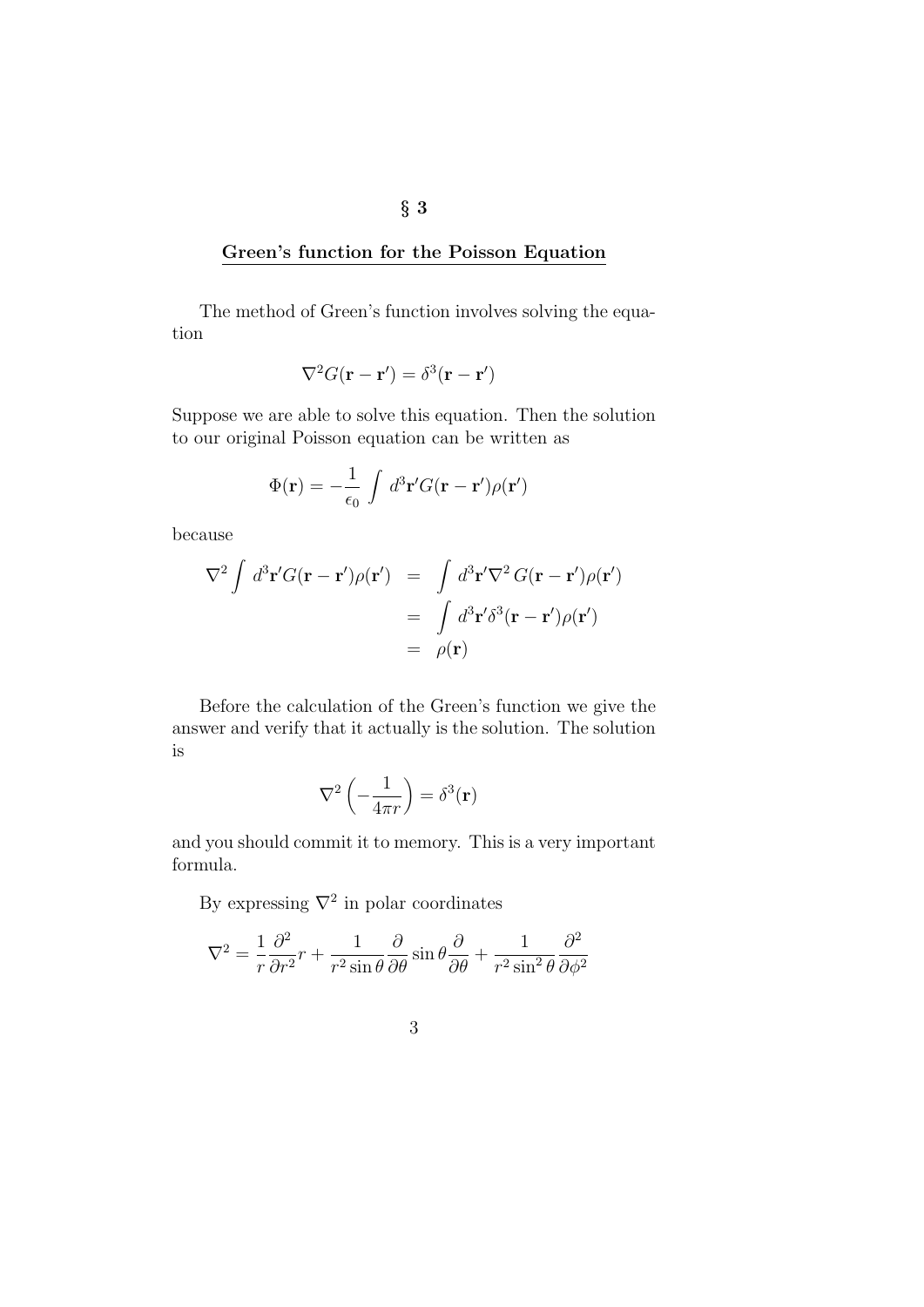we see that  $\nabla^2(1/r) = 0$  for any  $r \neq 0$ . Therefore we must check

$$
\int_{V} d^{3} \mathbf{r} \nabla^{2} \left( -\frac{1}{4\pi r} \right) = 1
$$

when the volume  $V$  includes the origin.

Let us take the region  $V$  to be a sphere of radius  $a$  centered at the origin. Then using the Gauss theorem

$$
\int_{V} d^{3} \mathbf{r} \, \nabla. \left[ \nabla \left( -\frac{1}{4\pi r} \right) \right] = -\frac{1}{4\pi} \int_{S} \nabla \left( \frac{1}{r} \right) \cdot \mathbf{n} \, dS
$$

where  **is the unit radial vector on spherical surface**  $S$ **. Using** the fact that at the boundary S of V where  $r = a \neq 0$ ,

$$
\nabla \left(\frac{1}{r}\right) = -\frac{\mathbf{r}}{r^3} = -\frac{\mathbf{n}}{r^2} = -\frac{\mathbf{n}}{a^2}
$$

we get

$$
\frac{1}{4\pi a^2} \int_S \mathbf{n} \cdot \mathbf{n} \, dS = \frac{1}{4\pi a^2} \int_S dS = 1
$$

which proves the result.

### § 4

### Calculation of the Green's Function

The green's functions are solutions of PDE's which involve generalized function like the Dirac delta. Therefore they are generalized functions themselves.

Normally, one begins the calculation of Green's function by assuming a Fourier transform

$$
G(\mathbf{r}) = \frac{1}{(2\pi)^3} \int d^3 \mathbf{k} \, \widetilde{G} \, (\mathbf{k}) \, e^{i\mathbf{k} \cdot \mathbf{r}}
$$

$$
\;4\;
$$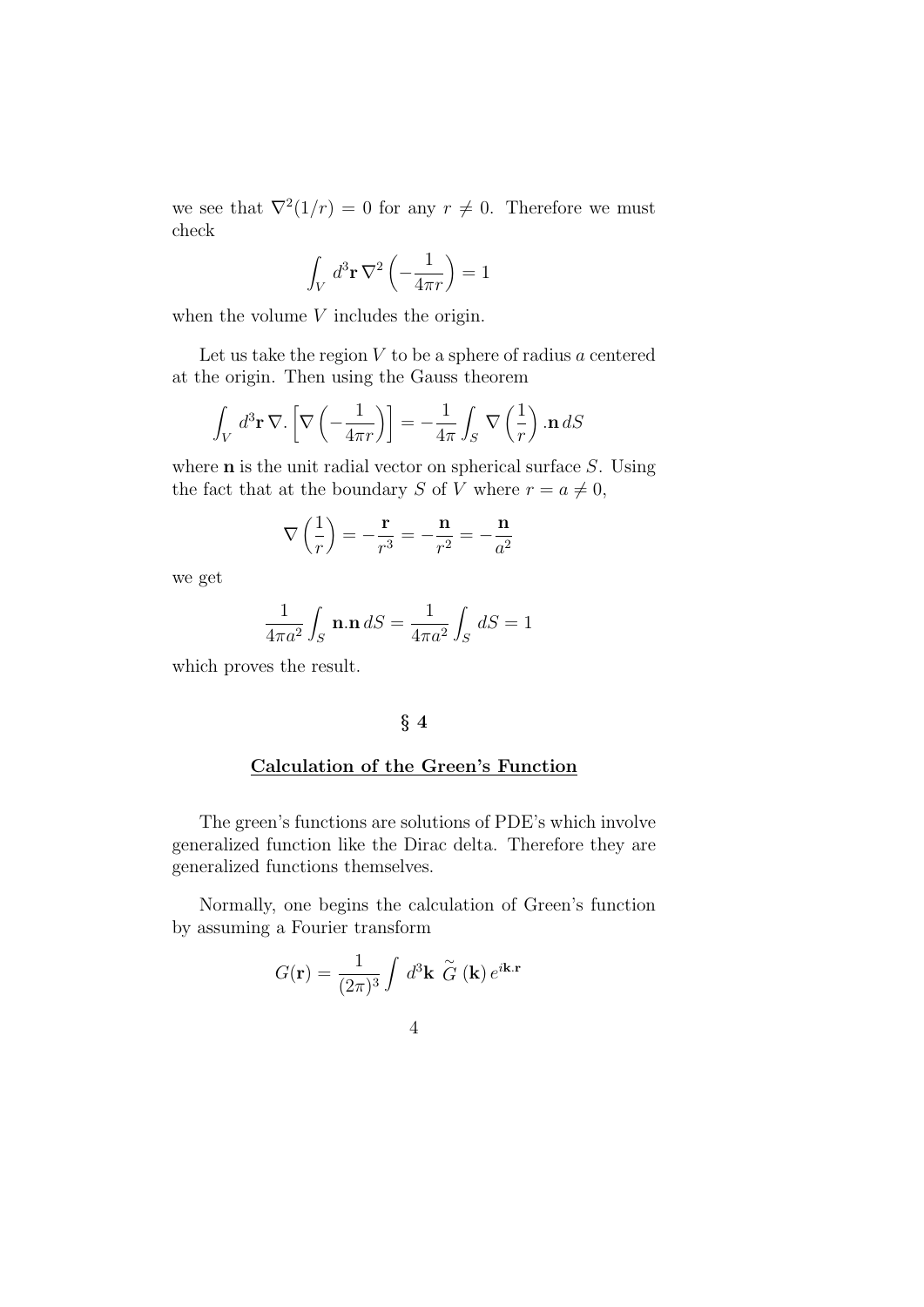Then, applying  $\nabla^2$ 

$$
\nabla^2 G(\mathbf{r}) = \frac{1}{(2\pi)^3} \int d^3 \mathbf{k} \, (-\mathbf{k}^2) \stackrel{\sim}{G} (\mathbf{k}) e^{i\mathbf{k} \cdot \mathbf{r}}
$$

and equating it to the fourier expansion of the delta function

$$
\delta(\mathbf{r}) = \frac{1}{(2\pi)^3} \int d^3 \mathbf{k} e^{i\mathbf{k} \cdot \mathbf{r}}
$$

we get

$$
\stackrel{\sim}{G}(\mathbf{k}) = -\frac{1}{\mathbf{k}^2}
$$

So the Greens function is

$$
G(\mathbf{r}) = \frac{-1}{(2\pi)^3} \int d^3 \mathbf{k} \, \frac{1}{\mathbf{k}^2} \, e^{i\mathbf{k} \cdot \mathbf{r}}
$$

provided we can integrate the right hand side. But we cannot. The right hand side is singular because of the  $1/k^2$  factor.

By a method which should, by now, be familiar to you, we re-interpret the integral by introducing a small positive number  $\epsilon$  and equating it as the limit  $\epsilon \to 0$  of

$$
G_{\epsilon}(\mathbf{r}) \equiv \frac{-1}{(2\pi)^3} \int d^3 \mathbf{k} \, \frac{1}{\mathbf{k}^2 + \epsilon^2} \, e^{i\mathbf{k} \cdot \mathbf{r}}
$$

There are a number of 'tricks' used at this stage :

- 1. The integral on the right hand side in independent of what directions are chosen for the axes in the k-space. For the fixed value of **r** we chose the direction of  $k_z$ axis along r. Then calling the polar coordinates in the k-space by  $k, \theta, \phi$  we get  $\mathbf{k} \cdot \mathbf{r} = kr \cos \theta$ ,
- 2. Integrating  $\phi$  gives a factor of  $2\pi$ .
	- 5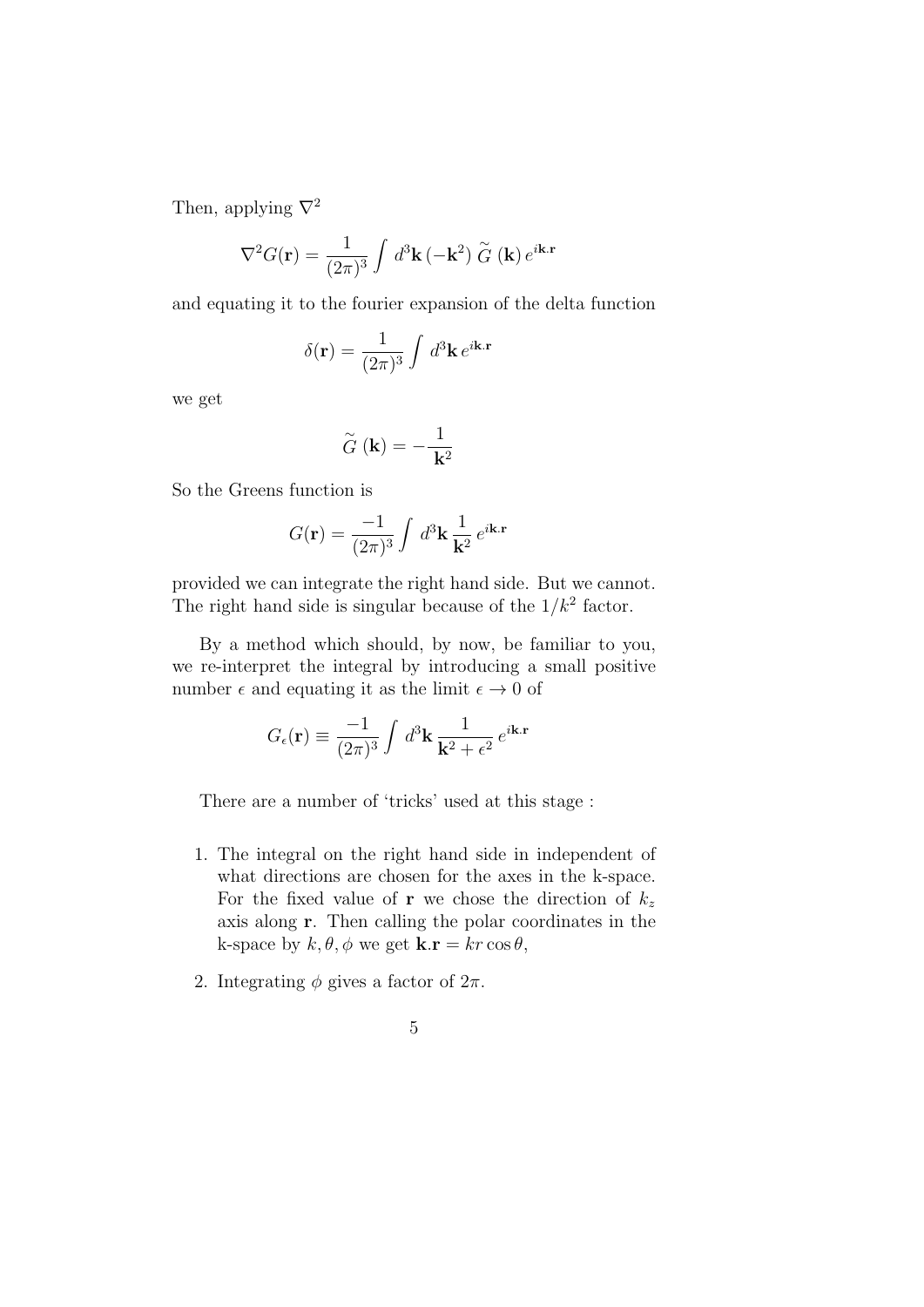3. Calling  $\cos \theta = u$ 

$$
G_{\epsilon}(\mathbf{r}) = \frac{-1}{(2\pi)^2} \int_0^{\infty} k^2 dk \int_{-1}^1 du \frac{e^{ikru}}{k^2 + \epsilon^2}
$$
  
= 
$$
\frac{-1}{ir(2\pi)^2} \int_0^{\infty} k dk \frac{e^{ikr} - e^{-ikr}}{k^2 + \epsilon^2}
$$
  
= 
$$
\frac{-1}{ir(2\pi)^2} \int_{-\infty}^{\infty} k dk \frac{e^{ikr}}{k^2 + \epsilon^2}
$$

where the two integrals in k over half range  $(0, \infty)$  are combined into a single integral over  $(-\infty, +\infty)$ .

- 4. The integral over  $k$  can be interpreted as a complex  $k$ integration along a closed contour running along the real axis from  $-\infty$  to  $\infty$  and along an infinite semicircle in the upper half plane. Why upper half plane? Because on this part of the contour the integrand is zero :  $\exp(i(k + i\eta)r) = \exp(-\eta r + ikr) \to 0$  for large  $\eta$ . (In the lower half plane a similar contour will spell disaster : the integrand blows up exponentially!)
- 5. There is one pole in the upper half plane, at  $k = i\epsilon$ ,

$$
k\frac{e^{ikr}}{k^2+\epsilon^2} = \frac{e^{ikr}}{2}\left[\frac{1}{k+i\epsilon} + \frac{1}{k-i\epsilon}\right]
$$

and the "residue theorem" of complex integration gives

$$
G_{\epsilon}(\mathbf{r}) = \frac{-1}{ir(2\pi)^2} \int_{-\infty}^{\infty} k \, dk \, \frac{e^{ikr}}{k^2 + \epsilon^2}
$$

$$
= \frac{-1}{ir(2\pi)^2} (2\pi i) \frac{e^{-\epsilon r}}{2}
$$

$$
= -\frac{e^{-\epsilon r}}{4\pi r}
$$

6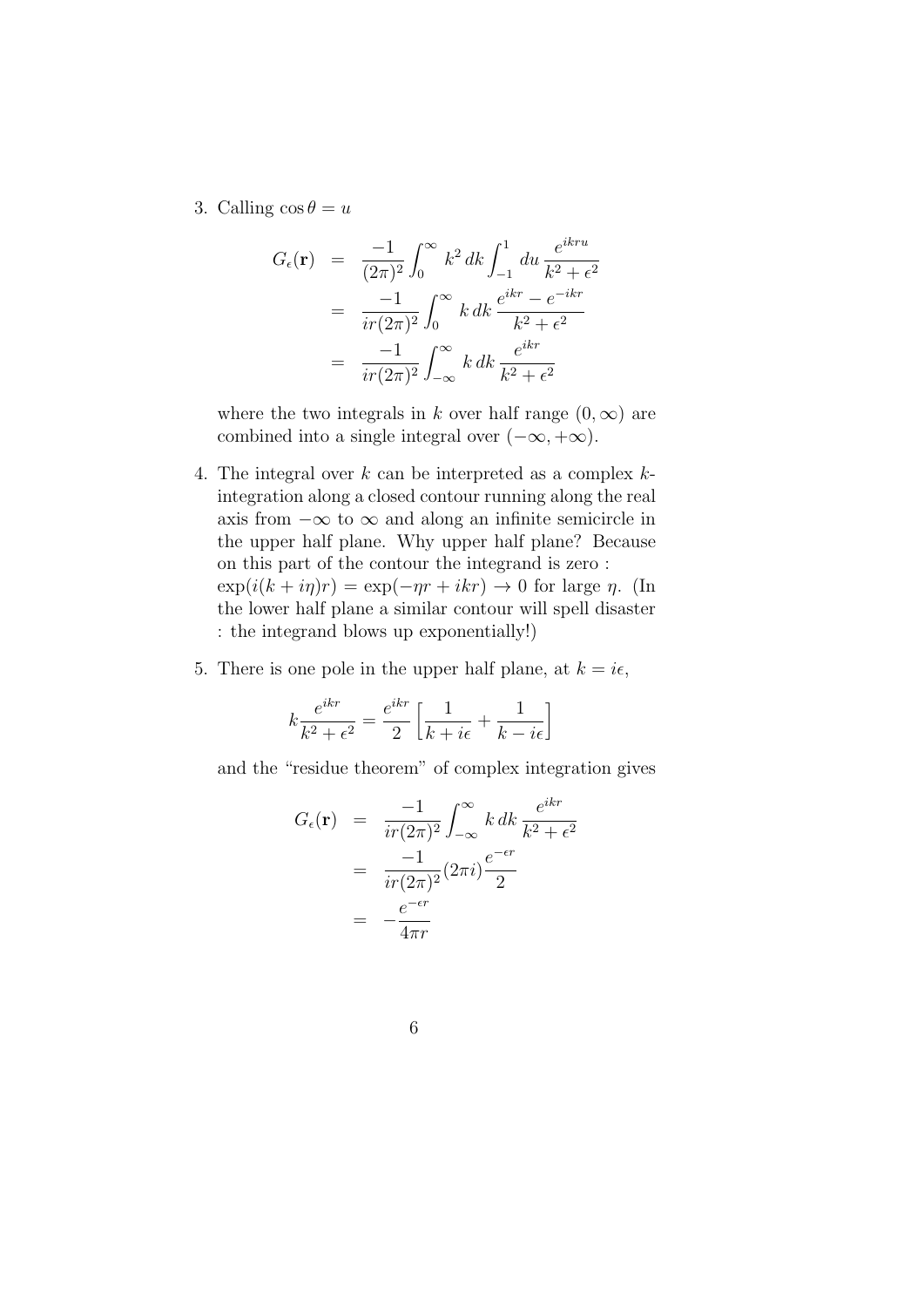Remark 1 The result given above is itself of great importance. We have not used the smallness of  $\epsilon$  anywhere. Thus the Green's function  $G_m$  of the "static Klein-Gordon equation"

$$
(\nabla^2 - m^2)G(\mathbf{r}) = \delta(\mathbf{r})
$$

is

$$
G_m(\mathbf{r}) = -\frac{e^{-mr}}{4\pi r}.
$$

It is called the "Yukawa potential".

The Green's function for the Poisson equation is, finally,

$$
G(\mathbf{r}) = \lim_{\epsilon \to 0} G_{\epsilon}(\mathbf{r})
$$

$$
= \lim_{\epsilon \to 0} -\frac{e^{-\epsilon r}}{4\pi r}
$$

$$
= -\frac{1}{4\pi r}
$$

$$
\S~5
$$

### Green's function for the Helmholtz equation

The Helmholtz equation is

 $(\nabla^2 + \kappa^2)\phi =$  source term,  $\kappa =$  a real number.

Its Green's function satisfies

$$
(\nabla^2 + \kappa^2)G(\mathbf{r}) = \delta(\mathbf{r})
$$

The Fourier transform  $\stackrel{\sim}{G}$  (**k**) of  $G(\mathbf{r})$  is

$$
G(\mathbf{r}) = \frac{1}{(2\pi)^3} \int d^3 \mathbf{k} \, \widetilde{G} \, (\mathbf{k}) \, e^{i\mathbf{k} \cdot \mathbf{r}}
$$

$$
\overline{7}
$$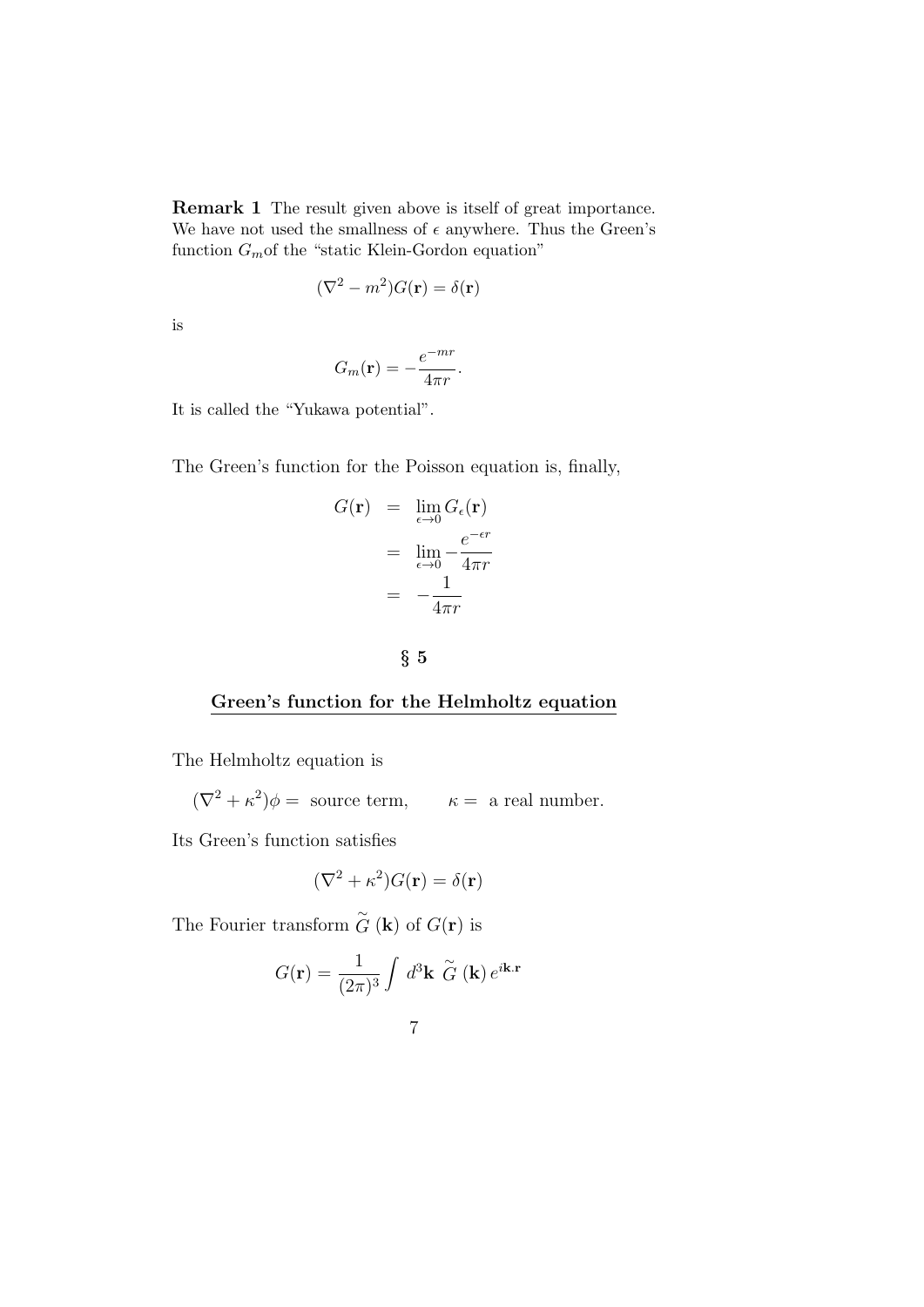where

$$
\widetilde{G} = -\frac{1}{|\mathbf{k}|^2 - \kappa^2}
$$

The integral is problematic because the integrand is singular at  $k = |\mathbf{k}| = \pm \kappa$ .

$$
G(\mathbf{r}) = -\frac{1}{(2\pi)^3} \int d^3 \mathbf{k} \, \frac{1}{k^2 - \kappa^2} \, e^{i\mathbf{k} \cdot \mathbf{r}}
$$

We trace the same steps as before : as far as possible.

- 1. Choose the 'z-axis' in k-space along **r** so that  $\mathbf{k} \cdot \mathbf{r} =$  $kr \cos \theta$ .
- 2.  $d^3\mathbf{r} = k^2 dk d(\cos \theta) d\phi$  with ranges  $k = (0, \infty), \cos \theta =$  $(-1, 1), \phi = (0, 2\pi).$
- 3.  $d\phi$  integration gives a factor of  $2\pi$ .
- 4.  $d(\cos \theta)$  integration of  $\exp(ikr \cos \theta)$  gives

$$
\frac{1}{ikr}(e^{ikr} - e^{-ikr})
$$

5. Combine the two exponentials (with  $k = 0, \infty$ ) into a single integral of  $\exp(ikr)$  running from  $-\infty$  to  $\infty$ .

Thus we have

$$
G(\mathbf{r}) = -\frac{1}{4i\tau\pi^2} \int_{-\infty}^{\infty} \frac{e^{ikr}kdk}{k^2 - \kappa^2}
$$
  
= 
$$
-\frac{1}{8i\tau\pi^2} \left( \int_{-\infty}^{\infty} \frac{e^{ikr}dk}{k - \kappa} + \int_{-\infty}^{\infty} \frac{e^{ikr}dk}{k + \kappa} \right)
$$

Again, we encounter a function defined through a singular integral. The cure is to redefine the integral as a generalized

$$
8 \\
$$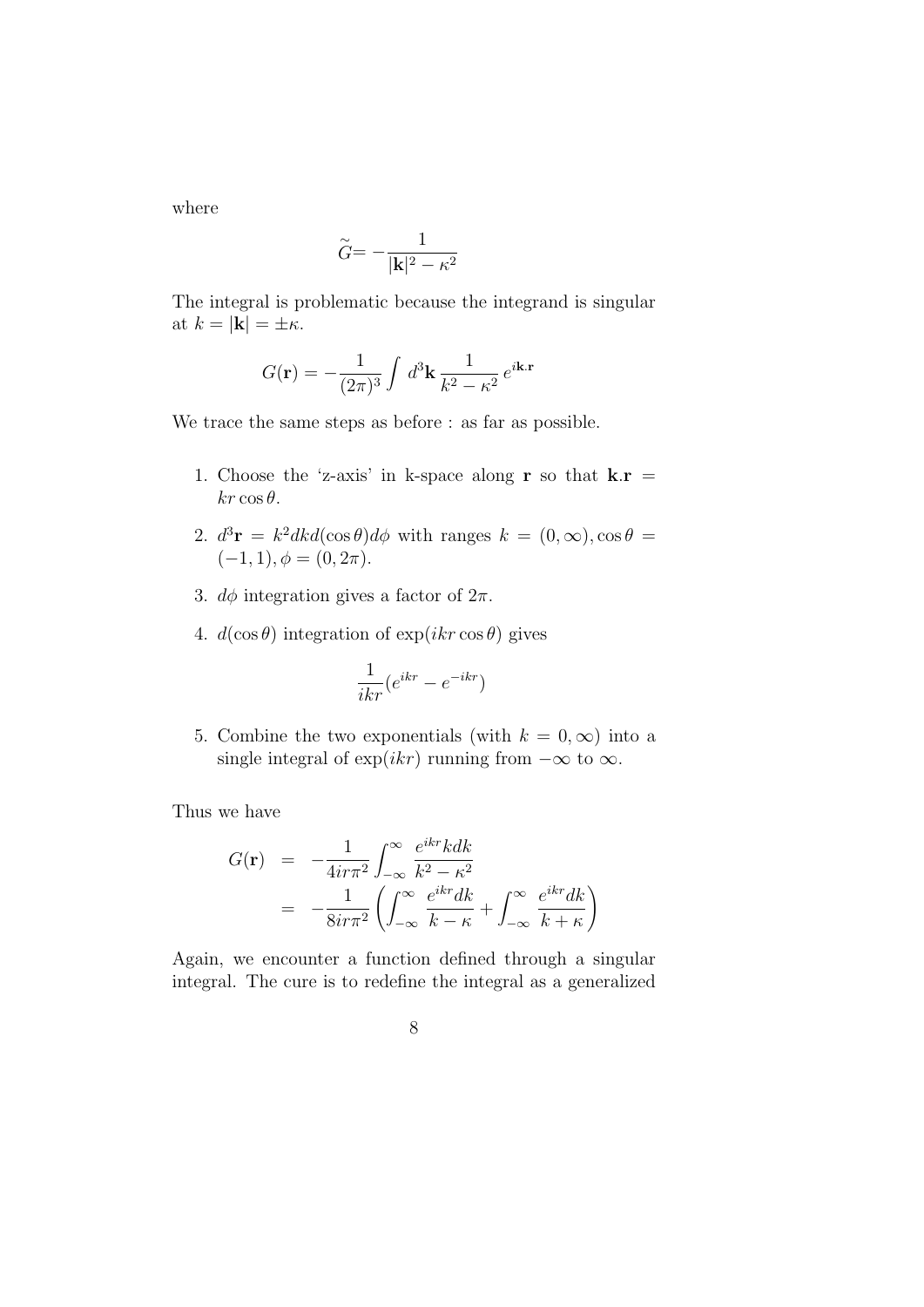function with an infinitesimal parameter  $\epsilon$  so that the original function is obtained in the limit of  $\epsilon \to 0$ .

The two integrals can be redefined by changing  $\kappa \to \kappa \pm i\epsilon$ .

$$
G_{\pm}(\mathbf{r}) = -\frac{1}{8i\tau\pi^2} \left( \int_{-\infty}^{\infty} \frac{e^{ikr}dk}{k - \kappa \mp i\epsilon} + \int_{-\infty}^{\infty} \frac{e^{ikr}dk}{k + \kappa \pm i\epsilon} \right)
$$

As  $r > 0$ , the integral can only be "closed in the uhp" (upper half plane of  $k$ ) because then the contribution of the semicircular contour is zero and the real line integral from  $-\infty$ to  $\infty$  can be converted into a contour integral. The pole in the upper half plane for  $G_+$  is at  $k = \kappa + i\epsilon$  integral can be calculated by residue theorem :

$$
G_{+}(\mathbf{r})=-\frac{1}{8ir\pi^{2}}(2\pi i)e^{i\kappa r}=-\frac{e^{i\kappa r}}{4\pi r}.
$$

Similarly, for  $G_{-}$  the pole falling in uhp is at  $-\kappa + i\epsilon$  and contributes

$$
G_{-}(\mathbf{r}) = -\frac{e^{-i\kappa r}}{4\pi r}.
$$

These two solutions  $G_{\pm}$  are called the "outgoing" and "incoming" wave solutions.

Remark 2 Why is there one solution of the Poisson equation and two for the Helmholtz? Actually, for any inhomogeneous equation the general solution is always of the form

general solution = a particular solution of the inhomogeneous equation

+ a general solution of the homogeneous equation.

We can think of either  $G_+$  or  $G_-$  as the particular solution, then the other one is obtained by adding a solution of the homogeneous solution to it. For example,

$$
G_{-}=G_{+}+(G_{-}-G_{+}),
$$

$$
9 \\
$$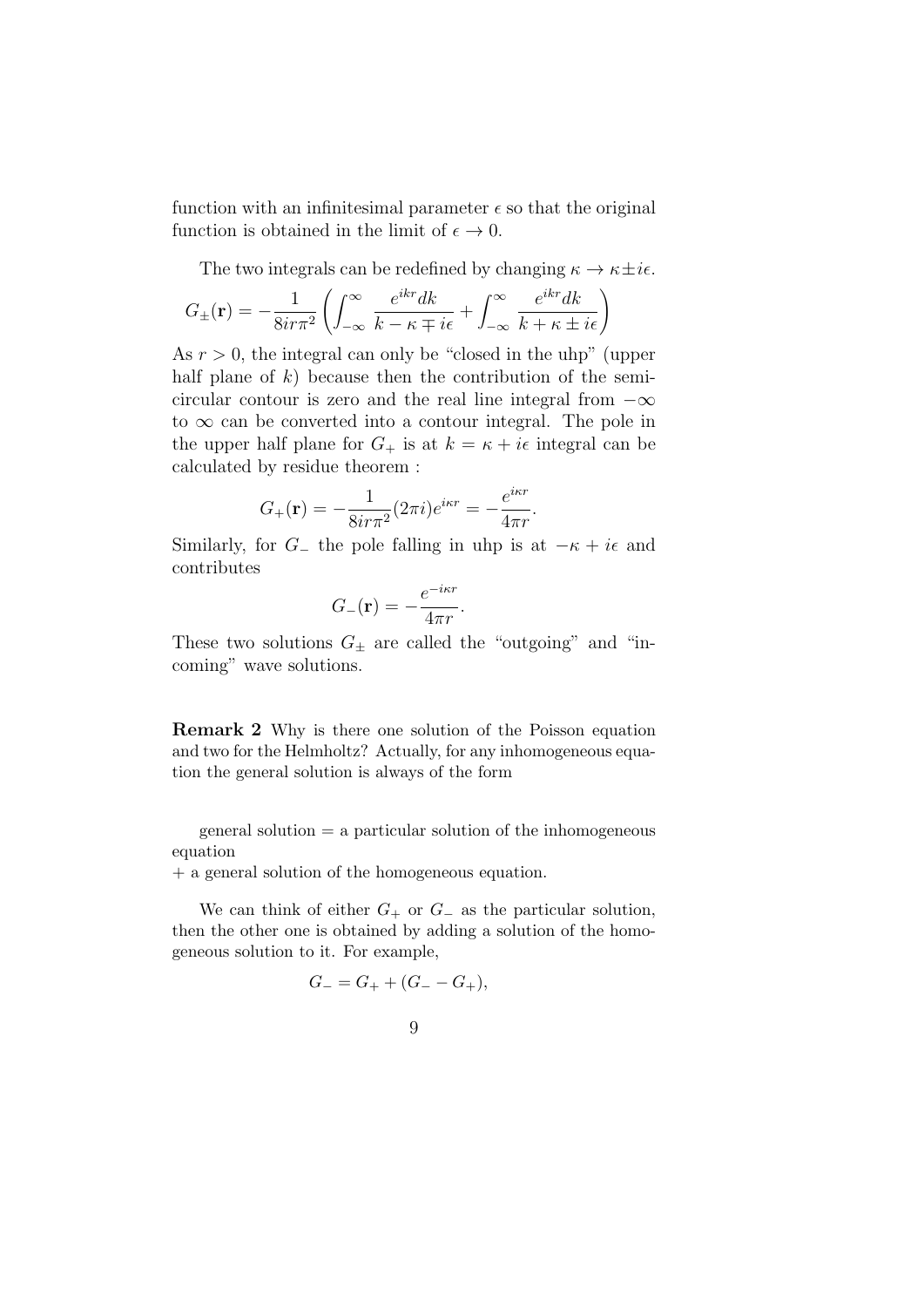and the difference  $G_ - - G_+$  satisfies the homogeneous equation.

### § 6

### Green's function for the Wave equation

Helmholtz equation simplifies the derivation of the Green's function for the wave equation. The wave equation is

$$
\left(\nabla^2 - \frac{1}{c^2} \frac{\partial^2}{\partial t^2}\right)\phi = \text{ source term},
$$

and its Green's function  $G(t, r)$  satisfies

$$
\left(\nabla^2 - \frac{1}{c^2} \frac{\partial^2}{\partial t^2}\right) G = \delta^3(\mathbf{r}) \delta(t).
$$

Assume the Fourier transform of four variables,

$$
G(\mathbf{r},t) = \frac{1}{(2\pi)^4} \int d^3\mathbf{k} \int d\omega \, \widetilde{G} \, (\mathbf{k},\omega) \, e^{i\mathbf{k}.\mathbf{r}-i\omega t}.
$$

The minus sign in the Fourier exponential for time variable  $t$ is conventional.

(It has a deep reason though. That has something to do with the structure of space-time being Minkowski and not Euclidean. Or, with the energy of a physical system being bounded from below while there is no such restriction on the momenta. Or, with why in quantum mechanics the energy is  $i\hbar\partial/\partial t$  but momenta are  $-i\hbar\nabla$ . But we do not go into that here because that is irrelevant. If it makes you feel better, you can substitute  $-\omega$  for  $\omega$  everywhere with absolutely no change in anything but the notation.)

We solve this problem in two steps. First, we define the intermediate Green's function

$$
g(\mathbf{r}, \omega) = \frac{1}{(2\pi)^3} \int d^3 \mathbf{k} \, \widetilde{G} \, (\mathbf{k}, \omega) \, e^{i\mathbf{k} \cdot \mathbf{r}}.
$$

$$
10\quad
$$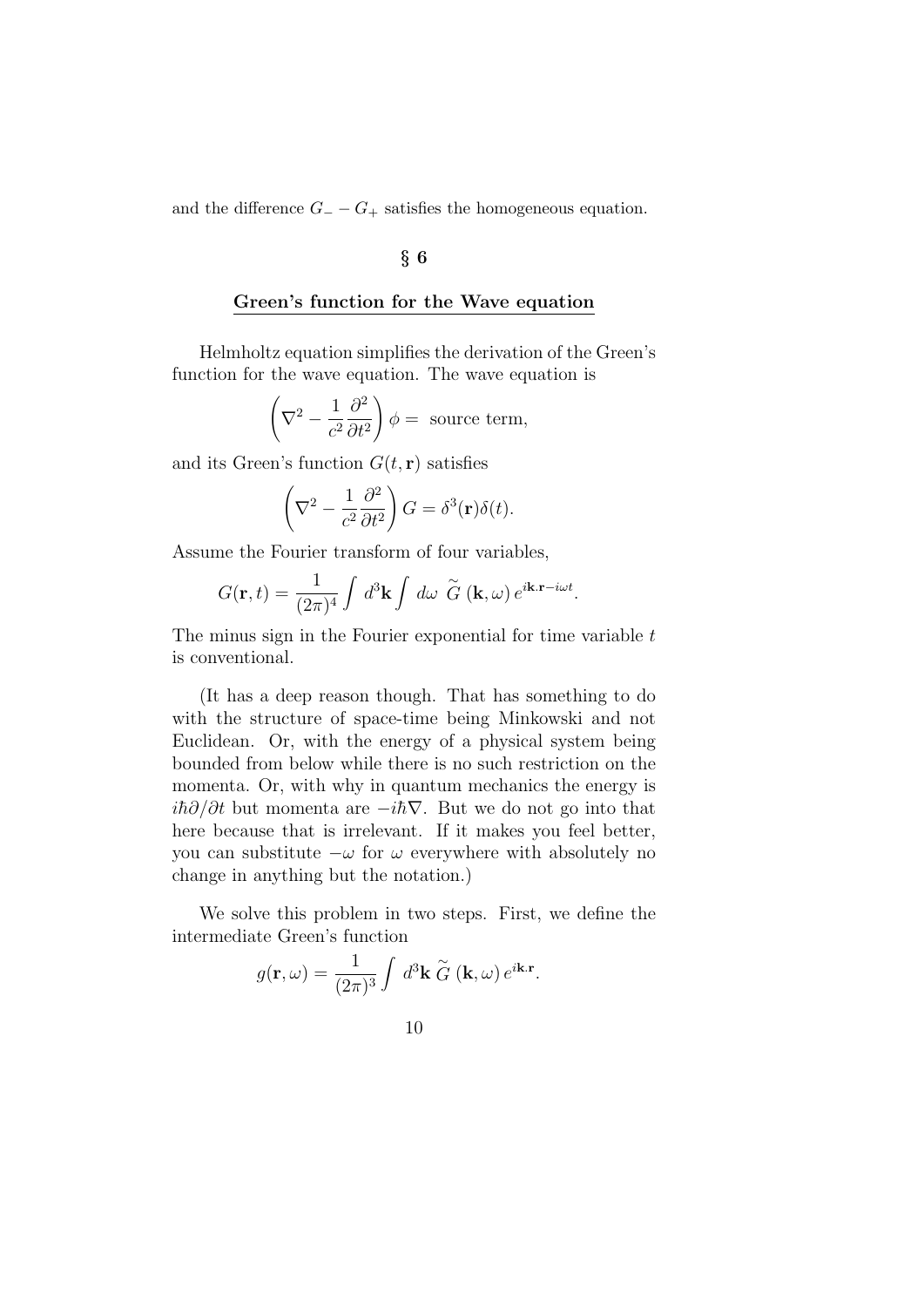The Green's function is thus determined by,

$$
G(\mathbf{r},t) = \frac{1}{(2\pi)} \int d\omega \, g(\mathbf{r},\omega) \, e^{-i\omega t},
$$

and the function  $g$  satisfies the Helmholts equation

$$
\left(\nabla^2 + \frac{\omega^2}{c^2}\right) g(\mathbf{r}, \omega) \equiv \left(\nabla^2 + \kappa^2\right) g(\mathbf{r}, \omega) = \delta(\mathbf{r})
$$

where  $\omega = \kappa c$ . The two solutions for the Helmholtz equations are

$$
g_{\pm} = -\frac{e^{\pm i\kappa r}}{4\pi r},
$$

which gives

$$
G_{\pm}(\mathbf{r},t) = \frac{1}{(2\pi)} \int d\omega g_{\pm}(\mathbf{r},\omega) e^{-i\omega t}
$$
  

$$
= -\frac{1}{4\pi r} \frac{1}{(2\pi)} \int d\omega e^{\pm i\kappa r - i\omega t}
$$
  

$$
= -\frac{1}{4\pi r} \frac{1}{(2\pi)} \int d\omega e^{\pm i\omega r/c - i\omega t}
$$
  

$$
= -\frac{1}{4\pi r} \delta \left( t \mp \frac{r}{c} \right)
$$

§ 7

## Green's function for the heat equation

[Not really required for the Electrodynamics course.] In this case we have a function on both  $r$  and  $t$ .

The equation to be solved is

$$
\frac{\partial G(\mathbf{r},t)}{\partial t} = D\nabla^2 G(\mathbf{r},t) + \delta^3(\mathbf{r})\delta(t)
$$

11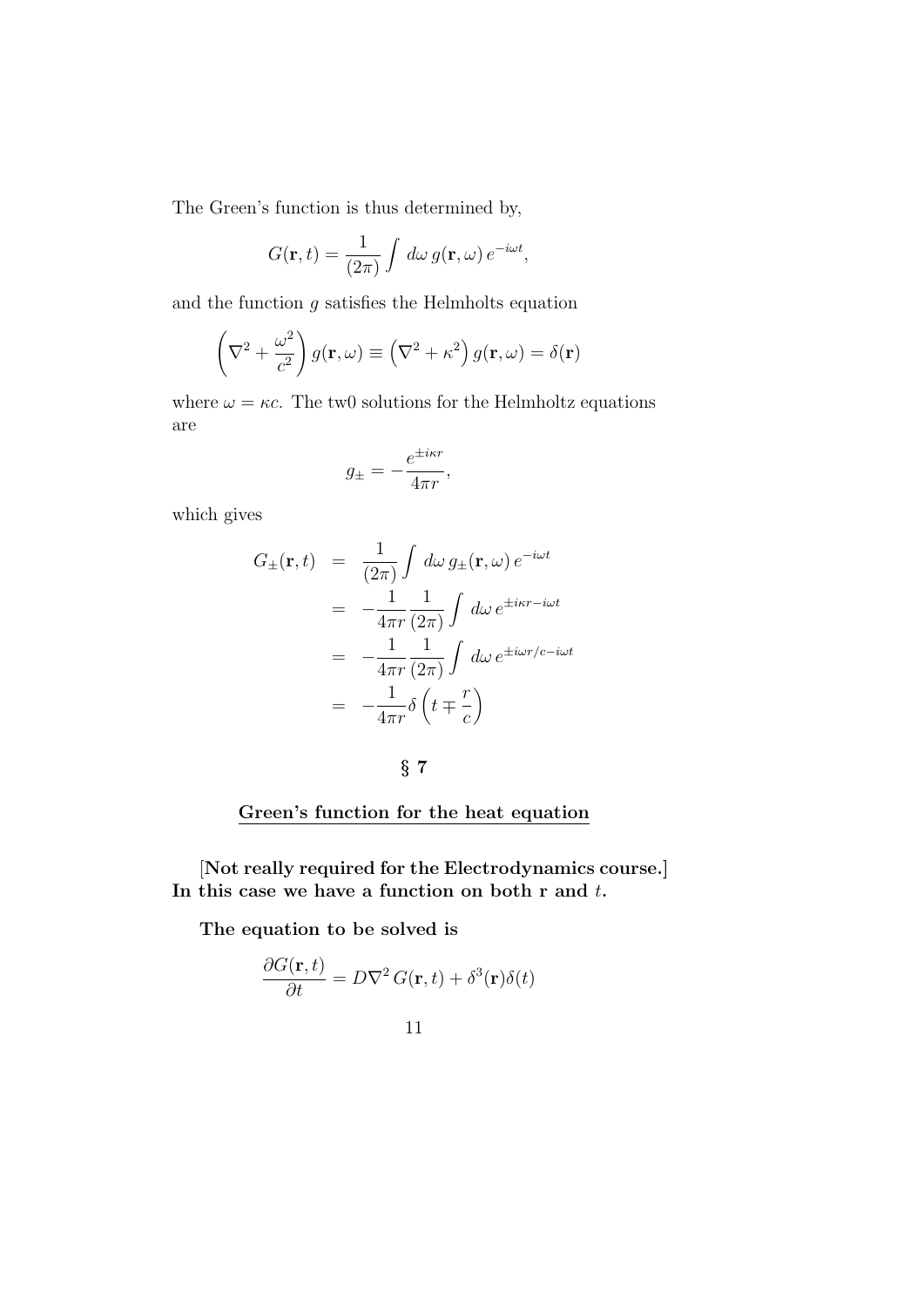We introduce the fourier transform of  $G(\mathbf{r}, t)$  with respect to r :

$$
G(\mathbf{r},t) = \frac{1}{(2\pi)^3} \int d^3\mathbf{k} \, \tilde{G}(\mathbf{k},t) \, e^{i\mathbf{k}.\mathbf{r}}
$$

and write the delta function  $\delta^3(r)$  by its usual formula

$$
\delta(\mathbf{r}) = \frac{1}{(2\pi)^3} \int d^3 \mathbf{k} e^{i\mathbf{k} \cdot \mathbf{r}}
$$

we find after substituting in the heat equation and comparing both sides

$$
\frac{\partial \tilde{G}(\mathbf{k},t)}{\partial t} = -D\mathbf{k}^2 \tilde{G}(\mathbf{k},t) + \delta(t)
$$

which can be solved as follows :

Consider the equation

$$
\left(\frac{d}{dt} + a\right)F = \delta(t)
$$

We already know that  $\theta'(t) = \delta(t)$ . Therfore we try a solution of the type  $F(t) = \theta(t) f(t)$  where f is an normal unknown function. Substituting we get

$$
\delta(t)f(t) + \theta(t)f'(t) + a\theta(t)f(t) = \delta(t)f(0) + \theta(t)f'(t) + a\theta(t)f(t) = \delta(t)
$$

This implies that  $f(0) = 1$  and  $f'(t) = -af(t)$  for  $t > 0$ . Therefore the solution is

$$
F(t) = \theta(t)e^{-at}
$$

Coming back :

$$
\tilde{G}(\mathbf{k},t) = \theta(t) \exp[-D\mathbf{k}^2 t]
$$

therefore

$$
G(\mathbf{r},t) = \frac{\theta(t)}{(2\pi)^3} \int d^3 \mathbf{k} \, \exp[-D\mathbf{k}^2 t] \, e^{i\mathbf{k} \cdot \mathbf{r}}
$$

12